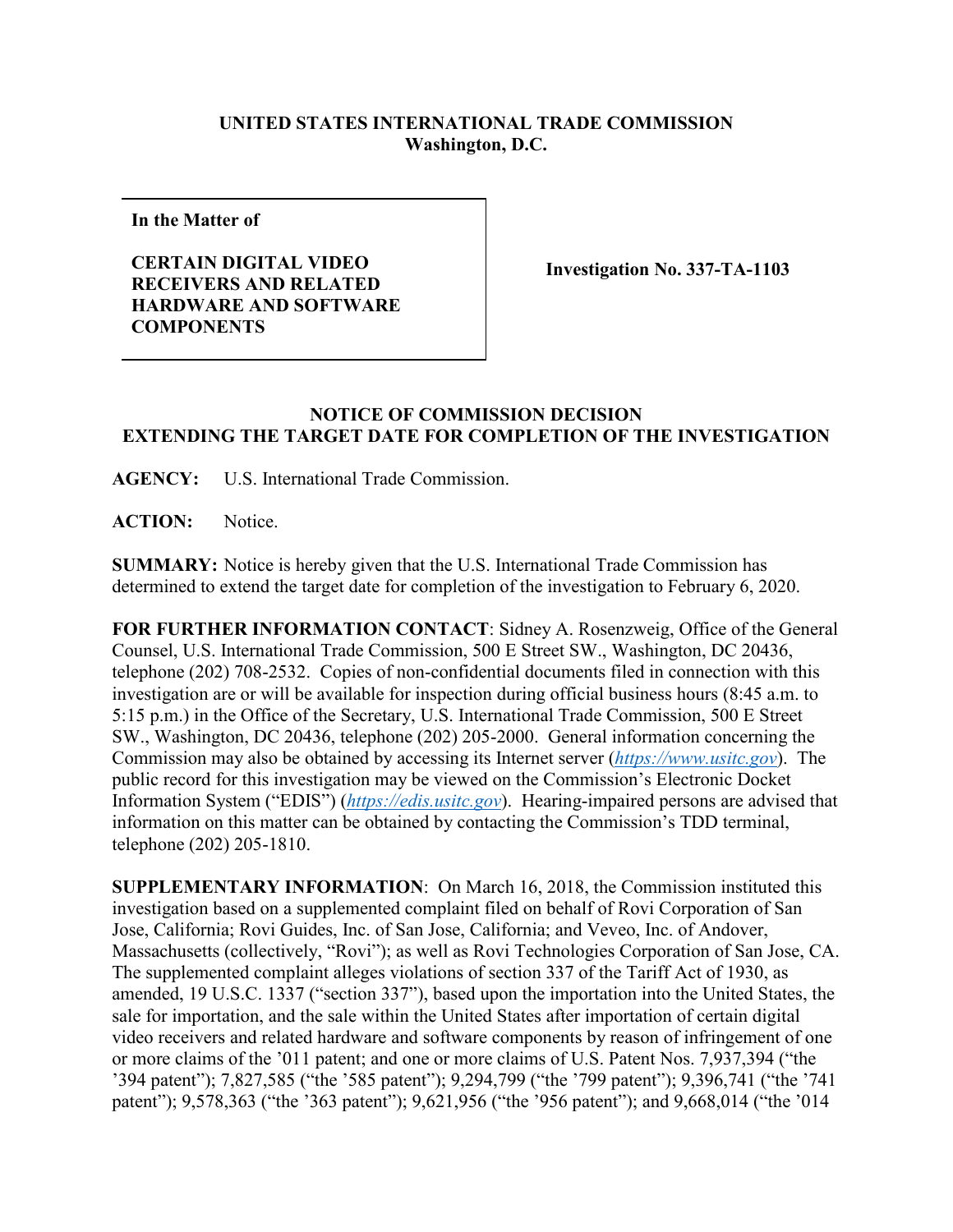patent"). 83 FR 11792 (Mar. 16, 2018). The Commission's notice of investigation named as respondents Comcast Corporation of Philadelphia, Pennsylvania; Comcast Cable Communications, LLC of Philadelphia, Pennsylvania; Comcast Cable Communications Management, LLC of Philadelphia, Pennsylvania; Comcast Business Communications, LLC of Philadelphia, Pennsylvania; Comcast Holdings Corporation of Philadelphia, Pennsylvania; and Comcast Shared Services, LLC of Chicago, Illinois (collectively, "Comcast"). *Id.* The Office of Unfair Import Investigations was also named as a party in this investigation. *Id.*

The Commission previously terminated the investigation as to complainant Rovi Technologies Corporation; as to the '956, '394, '014, '799, and '363 patents in their entirety; and as to certain claims of the '011, '585, and '741 patents. Order No. 12, *unreviewed*, Notice (July 24, 2018); Order No. 33, *unreviewed*, Notice (Sept. 19, 2018); Order 39, *unreviewed*, Notice (Oct. 25, 2018).

On June 3, 2019, the presiding ALJ issued Order No. 47, a summary determination ("SD"), which, *inter alia*, granted Rovi's motions for summary determination as to importation and sale after importation. On June 11, 2019, Comcast filed a petition for review of the SD. On June 18, 2019, Rovi responded to Comcast's petition. On June 25, 2019, the Commission investigative attorney ("IA") responded to Comcast's petition.

On June 4, 2019, the ALJ issued the final initial determination ("final ID"). On June 17, 2019, Comcast and Rovi each filed a petition for review of the final ID. On June 25, 2019, Comcast and Rovi responded to each other's petition, and the IA responded to both.

In addition, the Commission received comments from Rovi on the public interest pursuant to Commission Rule 210.50(a)(4). The Commission also received comments from the following organizations in response to the Commission's notice soliciting public interest comments, 84 FR 27804 (June 14, 2019): Tea Party Patriots Action; Americans for Limited Government; Frontiers of Freedom Institute; Market Institute; and Conservatives for Property Rights (joined by 60 Plus Association, and Americans for Limited Government). The Commission also received correspondence from Representatives Peter King (R-N.Y.) (Sept. 19, 2019), Jackie Speier (D-Cal.) (Sept. 6, 2019), and Steve Stivers (R-Ohio) (Aug. 27, 2019).

On August 15, 2019, the Commission determined to review in part the SD as to reimportation, and not to review the remainder of the SD. Notice at 3 (Aug. 15, 2019) ("Notice of Review"). As to the final ID, in relevant part the Commission terminated the investigation with a finding of no violation as to the '585 and '741 patents, but determined to review infringement of the '011 patent. *Id.* The Commission solicited briefing on certain questions pertaining to infringement of the '011 patent. *Id.* at 4. On August 29, 2019, the parties filed responses to the Commission notice, and on September 10, 2019, Comcast and Rovi filed replies. The investigation is under Commission consideration.

The Commission has determined to extend the target date for completion of the investigation to February 6, 2020.